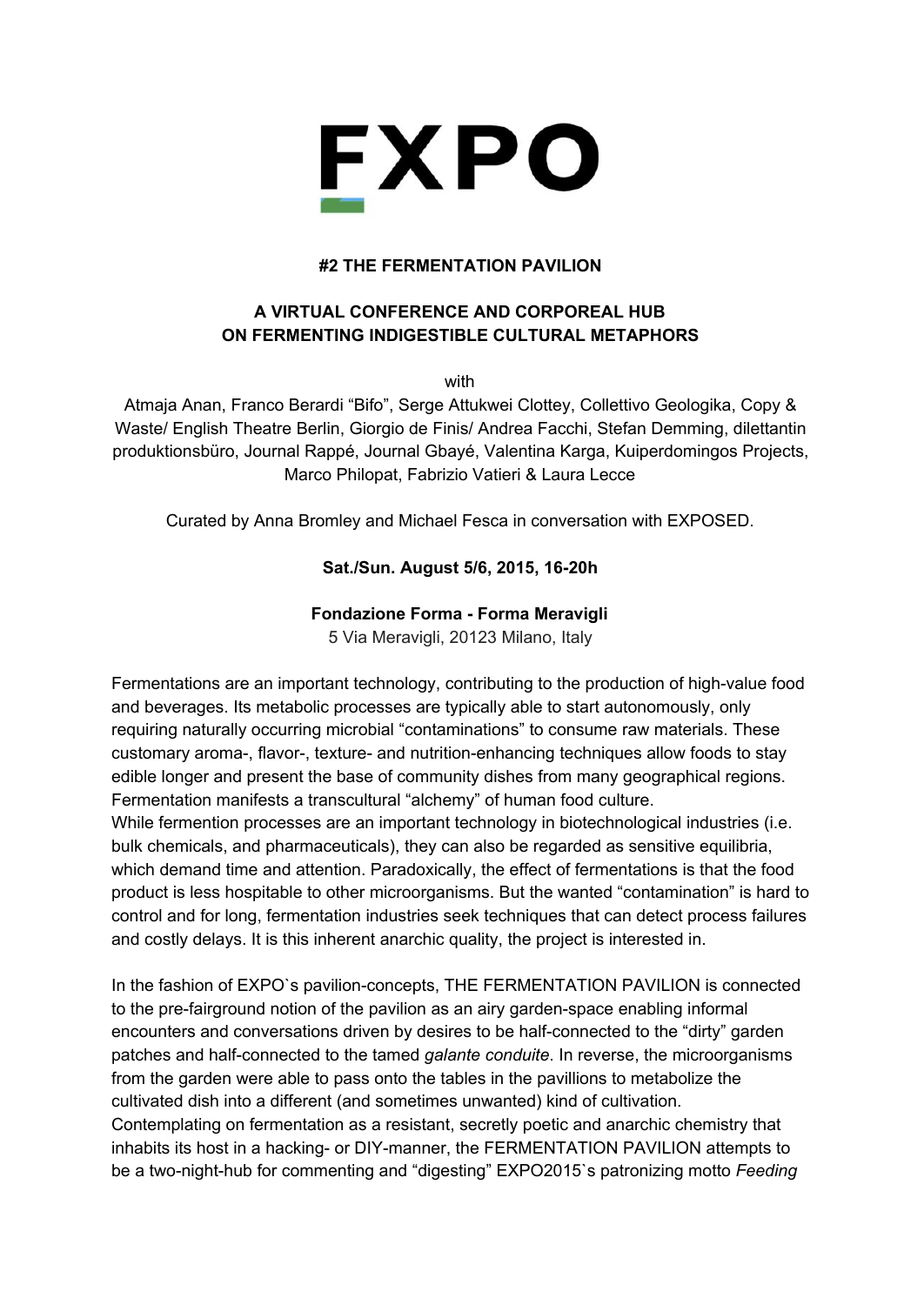*the Planet*. Finding its incorporation at Forma Meravigli of Milan, the FERMENTATION PAVILION will present live skype-conversations, -performances, and screened video works involving international artists, theorists and activists with different geographical backgrounds.

The FXPO series facilitates a forum for discussions on the evident passing of presentation policies on foodstuffs in EXPO 2015. Obviously, the food industry of the Global North ingests the creative freedom to invent a glittering world of food entrepreneurs which highly aestheticizes the production of food and the meaning of eating. Thus food products and food production become virtual narratives and as seen in EXPO 2015, sustainable development is monopolized by the catchphrase creativity, design and innovation.

With the kind support of C/O Milan and by the Berlin Senate Cultural Affairs Department. Con il sostegno del Dipartimento degli Affari Culturali del Land di Berlino.

#### **PROGRAM**

#### **Saturday, August 5th**

16h

Atmaja Anan (Israel) **Ahimsa Spinning Wheels** workshop

An exploration of the deep relation between the ancient concept of non-violence and cultural techniques as spinning and weaving in Gandhi's vision of village self-sufficiency. Gandhi developed a hardly recognized model of non-violent resistance based on self-sufficiency which seems more relevant today than ever before.

17h Anna Bromley and Michael Fesca (Germany) **Fermenting Undigestable Cultural Metaphors** Curatorial thoughts

17:15h Valentina Karga (Greece) **Summer School for Applied Autonomy** video, 10` and **How to make a Biogas Digester** video, 10`

17:35h Stefan Demming (Germany): **Feldaufnahme**(field recording)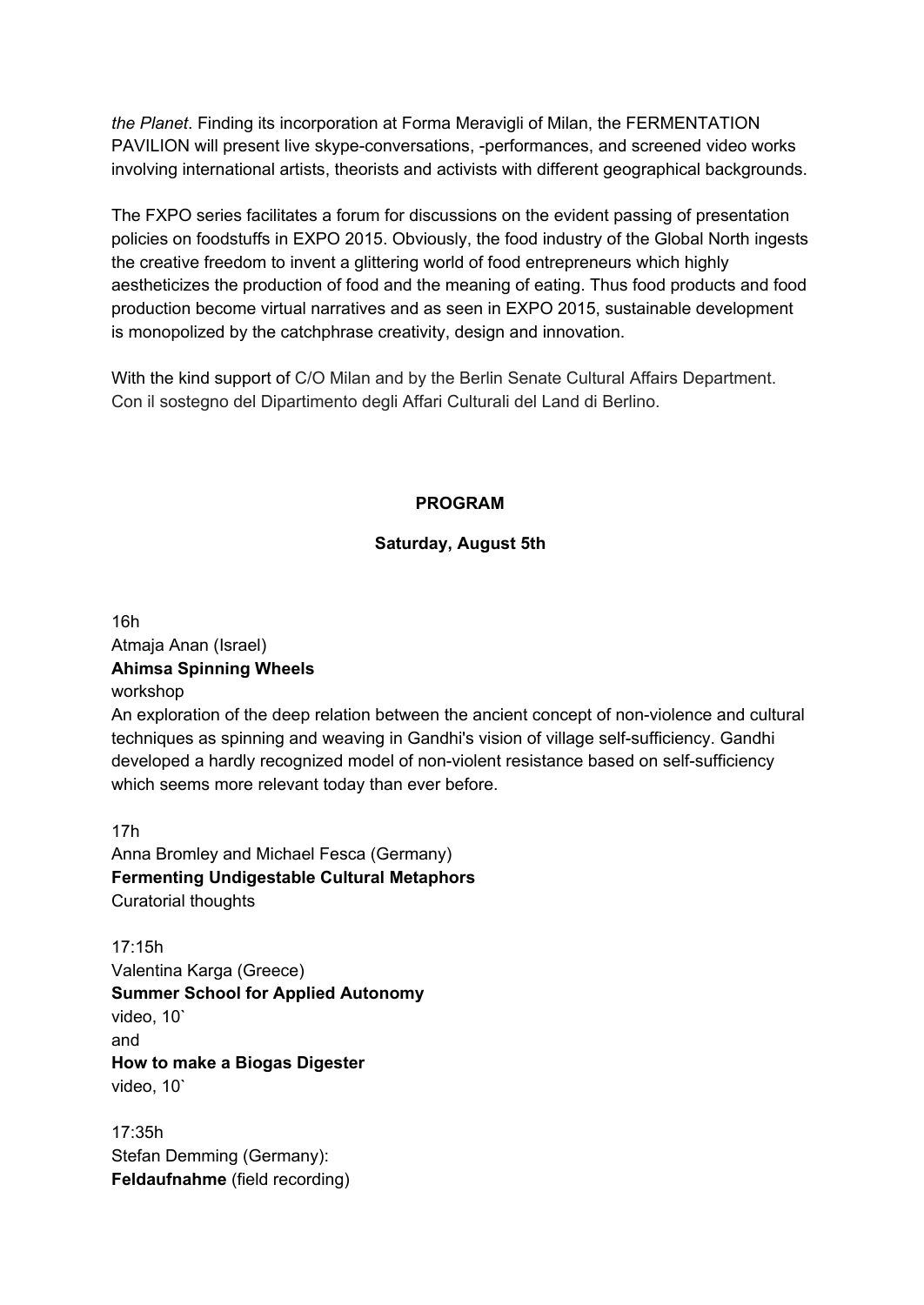video, HD, 2015, 8`15

17:45h Stefan Demming (Munster-region, Germany) **Luurn bi de buern** skype conversation

Nowadays, you hardly see the cattle in the landscape anymore, yet their number has increased. The project casts a humorous and critical glance on local farming conditions in the Munster-region, the German heart of an industrialized agriculture.

18:15h dilettantin produktionsbüro (Germany) **Savor! On** *dilettantin produktionsbüro`s***aesthetic practise** public skype conversation

18:45h Kuiperdomingos Projects (Netherlands/ Portugal/ Germany) **Project space: Milano web display** art intervention

19:15h Fabrizio Vatieri & Laura Lecce (Italy) **Feeding What? Feeding Baranzate** aperitivo

# **Sunday, August 6th**

16.00h

Giorgio de Finis geologika,, Andrea Facchi (Italy) with Franco Berardi "Bifo" (Italy) and Marco Philopat (Italy)

**Exploit or How to Overturn the World with Art** conversations and discussions on the book by the same name

17.00h Serge Attukwei Clottey (Ghana) **Afrogallonism** public skype conversation

18.00h

Copy & Waste and English Theatre Berlin (Germany) Jörg Albrecht, Daniel Brunet, Lisa Flachmeyer, Roman Hagenbrock, Steffen Klewar, Laura Landergott, Caspar Pichner & Daniel Sauermilch

**Knick-Knack to the Future** 

concept store performance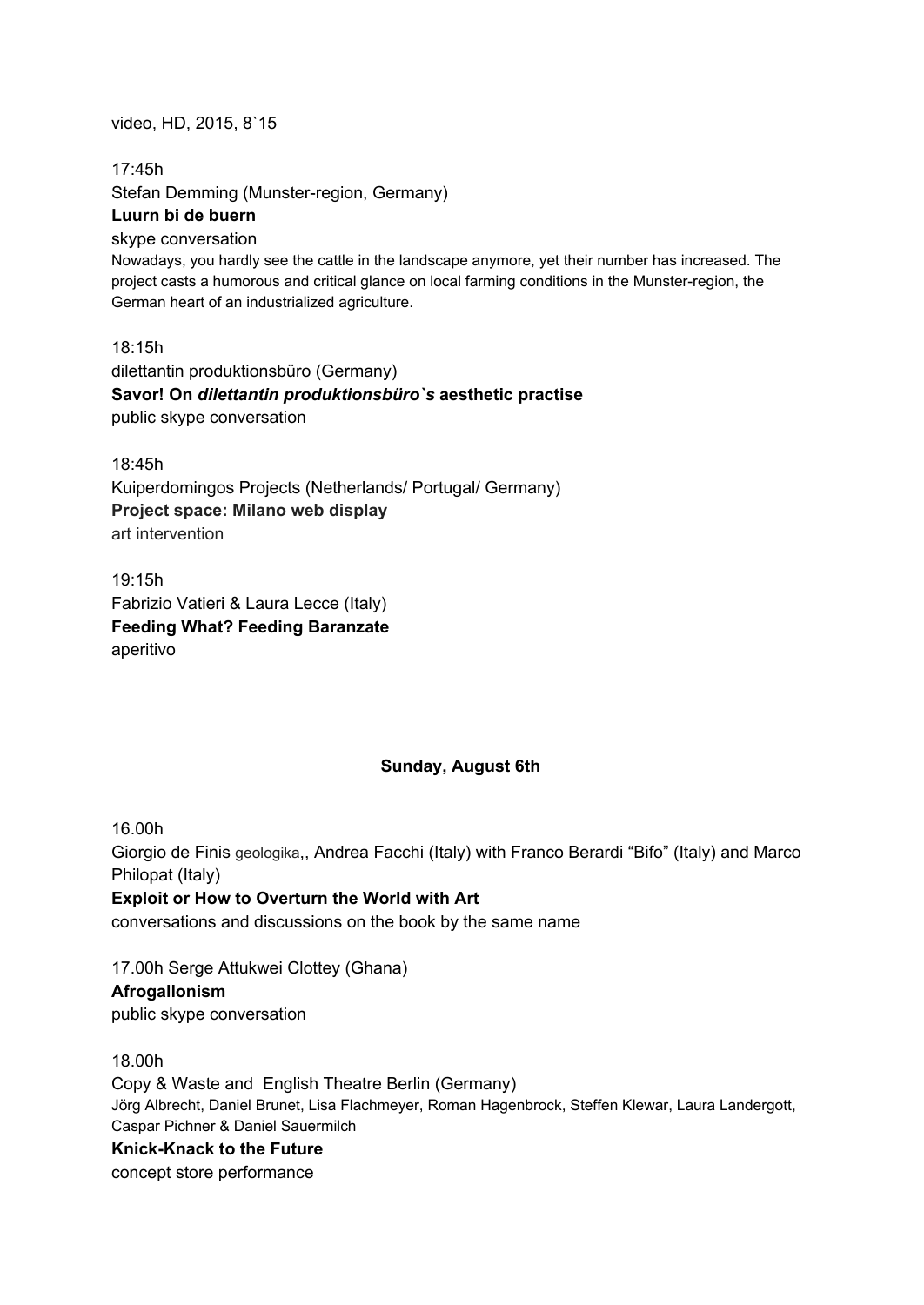18.30h Atmaja Anan **Village VIP**

Stories from Indian villages, the mass exodus of the young generation and their return to the villages as unemployed academics, and a dream of revival of an ancient culture.

19.00h **Journal Rappé, Journal Gbayé** screening and discussion

19:30 **Final discussion** moderated by Anna Bromley and Michael Fesca

#### **Contributors:**

ATMAJA ANAN (Israel) graduated in Cultural Studies in Berlin, studied Social Justice in Jerusalem, and is trained as a vocational trainer, project manager and facilitator for active meditations. He is a self-declared global citizen holding an Israeli passport, and stopped talking about politics, ideologies and religions in 2012. He is not only an interdisciplinary expert on community building, non-competitiveness, and agriculture; above all, the multi-lingual sustainability specialist and well-versed traveller provides a solid framework of academic and vocational studies and experience.

FRANCO BERARDI aka "BIFO", founder of the famous "Radio Alice" in Bologna and an important figure of the Italian Autonomia Movement, is a writer, media theorist, and media activist. He currently teaches Social History of the Media at the Accademia di Brera, Milan.

SERGE ATTUKWEI CLOTTEY (Ghana) is an artist and illustrator. His work combines activism and art, addressing society's cultural, political, combining science with the arts and economic inadequacies in the world. The art implicates both the individual and the government. It urges people into action and attempts to rectify the current state of ignorance. What he encourage others to do in their lives, he does in his art. Serge has exhibited in his home town of *Ghana*, the *United Kingdom*, *Brazil* and *USA*. Through his foundation '*The Attukwei Art Foundation'*, Serge is giving back to his community through programs, lectures on painting, drawing, sculpture & modelling schools, & raising awareness about global & environmental issues.

COPY & WASTE/ ENGLISH THEATRE BERLIN The project Knick-Knack to the Future | Ruckzuck in die Zukunft is a coproduction of the art collective **copy & waste and English Theatre Berlin** | International Performing Arts Center. The project focuses on the processes of urban development using the *Back to the Future* movie trilogy as its point of departure. The central topic here is changing cityscapes. On the basis of the forward and backward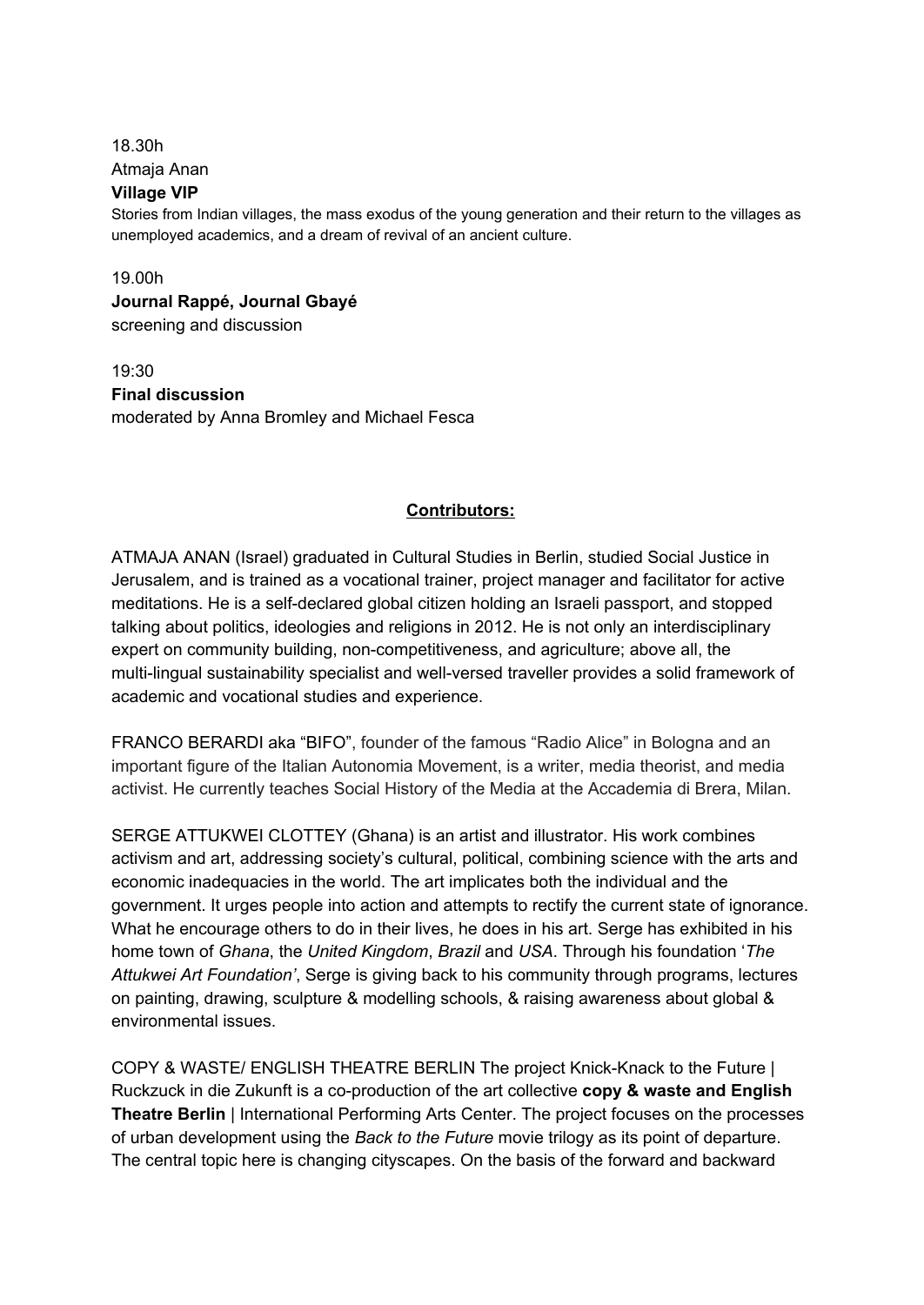principle, Hill Valley, the setting of the film trilogy constantly changed by traveling through time, stands for different geographical locations and different forms of gentrification.

BARANZÀ (a project by Laura Lecce & Fabrizzio Vatteri) is a story that centers on the Bar Expo 2015 in the municipality of Baranzate. In 2012 Mr.Angelo Chen detects a bar in Via Monte Bisbino in Baranzate, near the yards of EXPO2015, and calls it EXPO 2015 bar. Baranzà is a multimedia installation that links the territory, nutrition and economy of the town hinterland Milanese closer to the Universal Exhibition.

STEFAN DEMMING is a visual artist focusing on the field of video, installation and public intervention. His research and related projects develop into performative spaces. Among his projects were "The smallest show on earth 2", travelling show on circus as place of work and of amusement as well as "Plantation", a series of inflatable vegetables and flowers that grow and decline in public space. His latest project "Dropping in on farmers" (together with Daniela Schlüter) is an approach to question landscape, the work of farmers and agribusiness in a rural area with an industrialized agriculture. Shows were held in situ on farms and featured an exhibition, public talks, video installations and collaborations with farmers such as printmaking with tractor driven rollers.

Founded in 2003 DILETTANTIN PRODUKTIONSBÜRO (Germany) is an artist collective operating in the conceptual space between art and everyday life. In installations, interventions and performances the artists create, display or stage sensual temporary spaces of daily life often incorporating culinary elements. Can art be something that does not look like art? What role do gustatory moments play in the perception of art by use of "physical touch of savor to make you think and thus speak"? *dilettantin produktionsbüro* often collaborate and are part of the artist-cum-music collective SEX. They give workshops and lectureships on savor, performance and hospitality and produce site-specific dinners worldwide.

ANDREA FACCHI (Italy) is a designer and architect and member of *Collettiva Geologico.*

GIORGIO DE FINIS ist the director of the *MAAM, Museum of the Other and the Elsewhere of Metropoliz\_città mestizo*, a laboratory and huge art object shared in Rome.

### JOURNAL RAPPÉ (Sénegal), JOURNAL GBAYÉ (Cote d`Ivoire)

Founded in 2013 by HipHop Activists Xuman and Keyti, the Senegalese Journal Rappé and its Ivoirian sibling translates the news into the local tongues, sociolects and rhythms of a current Westafrican generation trying to redefine political speech with their on means and contents.

VALENTINA KARGA (Greece) is an artist with a background in architecture based in Berlin. Often through collaborative actions, her work addresses issues such as autonomy, education, sustainability, communication, the DIY and the commons. Valentina's projects encourage engagement and participation, some times ending up imagining alternatives for societal structures, such as economic and pedagogic institutions. Together with her collaborator, Pieterjan Grandry, they have been awarder the Vilém Flusser Residency